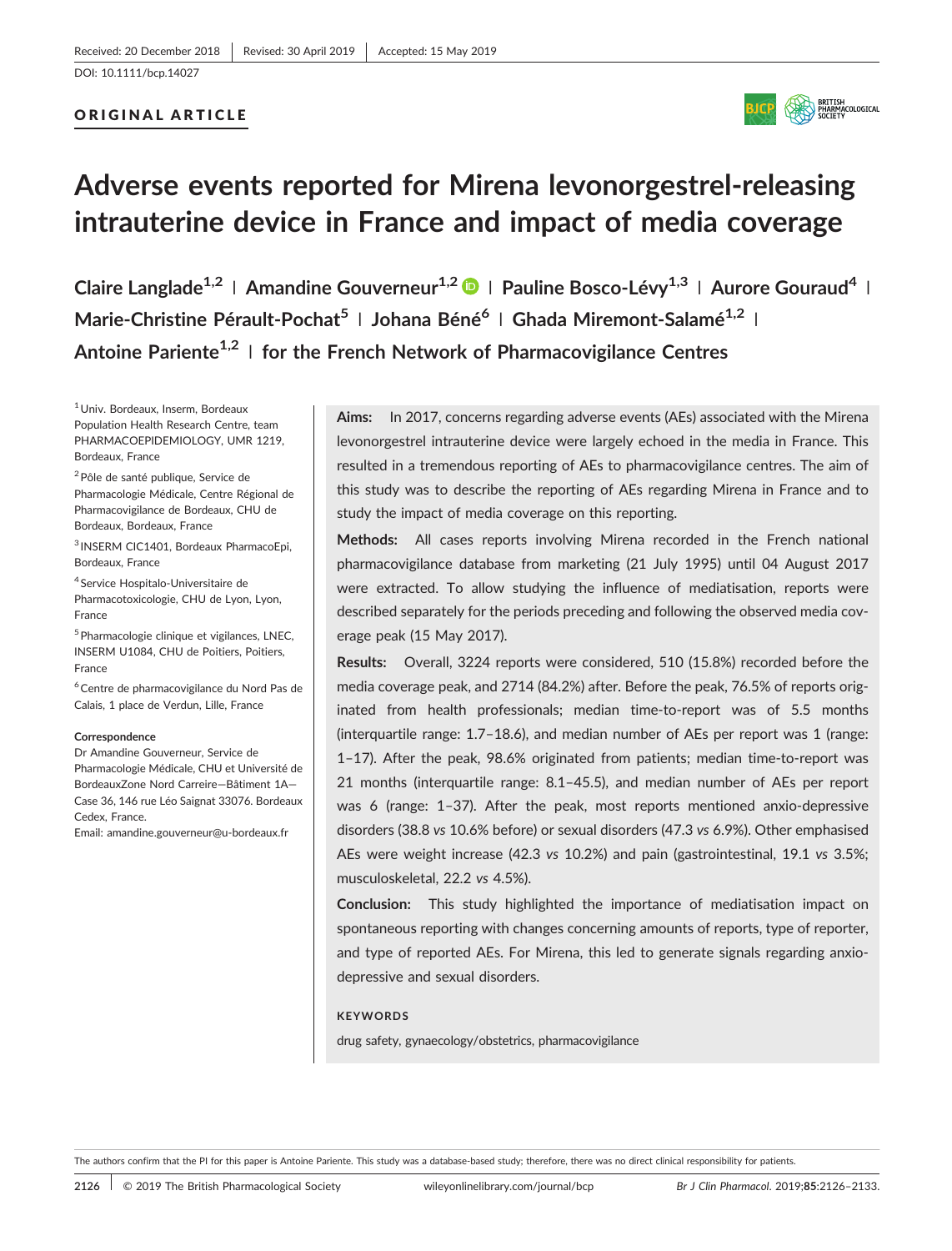# 1 | INTRODUCTION

A [levonorgestrel](http://www.guidetopharmacology.org/GRAC/LigandDisplayForward?ligandId=2881)-releasing intrauterine device (IUD) is a long-acting reversible method of contraception. Since 1990, the Mirena IUD has been available in Europe; Mirena releases locally 20 μg/day of levonorgestrel, a second‐generation progestin that thickens cervical mucus and inhibits sperm motility and capacitation. Its atrophic effect on endometrium has also led to its use in endometriosis, endometrial hyperplasia or menorrhagia.<sup>1</sup> In France, IUDs (levonorgestrel-releasing or copper) are the second most used method for contraception and are used by around  $1/4$  of women using a contraceptive method.<sup>2,3</sup> IUD is considered as one of the most effective and convenient reversible methods of contraception currently available, with lower rate of adverse events (AEs) in comparison to oral contraceptives.<sup>4-6</sup> As for all IUDs, the use of levonorgestrel‐releasing IUD carries several risks including a risk of ectopic pregnancy, pelvic pain and device expulsion. $1,6,7$  Other AEs have been described, in particular hormonalrelated AEs, as weight gain, libido loss, abnormal bleeding (e.g. spotting, amenorrhoea) and depression.<sup>1,8,9</sup> Nevertheless, studies have been performed that highlight a high satisfaction rate in women using levonorgestrel-releasing IUD.<sup>1</sup>

In 2017, concerns regarding AEs associated with the use of levonorgestrel‐releasing IUD (mainly Mirena) emerged in Germany before spreading into France, first in social networks, then in traditional media.<sup>10</sup> In Germany, some patients launched Facebook groups and completed a petition in February 2017, requesting the inclusion of AEs (mainly psychiatric: anxiety, panic attacks, mood changes, sleep disorders and restlessness) in the Summary of Product Characteristics (SPC) of all levonorgestrel IUDs. Recriminations also related to the perceived limited information given at the moment the device was proposed and to the difficulty of accessing the information afterwards. After an analysis of the German pharmacovigilance national database, the Pharmacovigilance Risk Assessment Committee requested an evaluation of the signals raised.<sup>10</sup> As a consequence, similar Facebook groups were constituted in France, and numerous discussions arose in patients' online fora. After these gained sufficient volume, the women's press put an emphasis on different potential levonorgestrel‐releasing IUD related AEs including depression, irritability, asthenia, hair loss, dysmenorrhoea, headache, abdominal pain and loss of libido, in addition to those identified in Germany. While insisting on these potential safety issues and on the importance of reporting, electronic patient communities also widely invoked the lack of initial information about potential AEs of the device and the difficulty of compensating it by reading the SPC, often thrown away with the box at the time of the insertion. $11$  The media coverage peak occurred in May 2017 with an apex around 15 May, which resulted in a tremendous wave of reporting of AEs from patients to French pharmacovigilance centres. Noticeably, this reporting mainly used the newly launched governmental web‐portal for the reporting of AEs whatever the cause, which allows each and any to report straight to the French pharmacovigilance national system [\(https://signalement.](https://signalement.social-sante.gouv.fr) social-[sante.gouv.fr;](https://signalement.social-sante.gouv.fr) date of launch: 13 March 2017).<sup>12</sup> This situation led the French Agency for Medicines and Health Products Safety

## What is already known about this subject

- Intrauterine devices (IUD) are used by around 1/4 of women using a contraceptive method.
- IUD are considered to have a lower rate of adverse events in comparison to oral contraceptives.
- The mediatisation in May 2017 resulted in a tremendous wave of reporting of adverse events from patients.

## What this study adds

- Reported adverse events involving the Mirena IUD changed drastically after media coverage and reporting modifications concerned adverse events type, seriousness, amount, and reporter.
- After mediatisation, events were mostly patient‐reported and essentially concerned anxio‐depressive or sexual disorders.
- This questioned the real frequency of these adverse events and advocated for their search in Mirena users.

(Agence Nationale de Sécurité des Médicaments et des produits de santé [ANSM]) to request the conduct of a pharmacovigilance national-level study to review the safety profile of levonorgestrel‐releasing IUDs marketed in France—Mirena and Jaydess.

The aim of this study was to evaluate the reporting of AEs for Mirena to the French Network of Pharmacovigilance Centres and to evaluate the influence of media coverage on this reporting. Due to the low number of reports concerning Jaydess, this study focused on Mirena.

# 2 | METHODS

## 2.1 | Data source

Data were extracted from the French national pharmacovigilance database (Base Nationale de Pharmacovigilance).<sup>13,14</sup> This database includes all adverse drug reactions spontaneously reported to the French Regional Pharmacovigilance Centres since 1985, representing nearly 600 000 case reports. It is managed by the ANSM and supplied with data by all French Regional Pharmacovigilance Centres.<sup>13</sup> Adverse drug reaction spontaneously reported directly to the marketing authorisation holders were not available in this database. All reports are pharmacologically and medically reviewed by the French Regional Pharmacovigilance Centre teams before they are entered in the database. Each case report can include one or several AEs; all AEs are coded according to the Medical Dictionary for Regulatory Activities (MedDRA) classification.15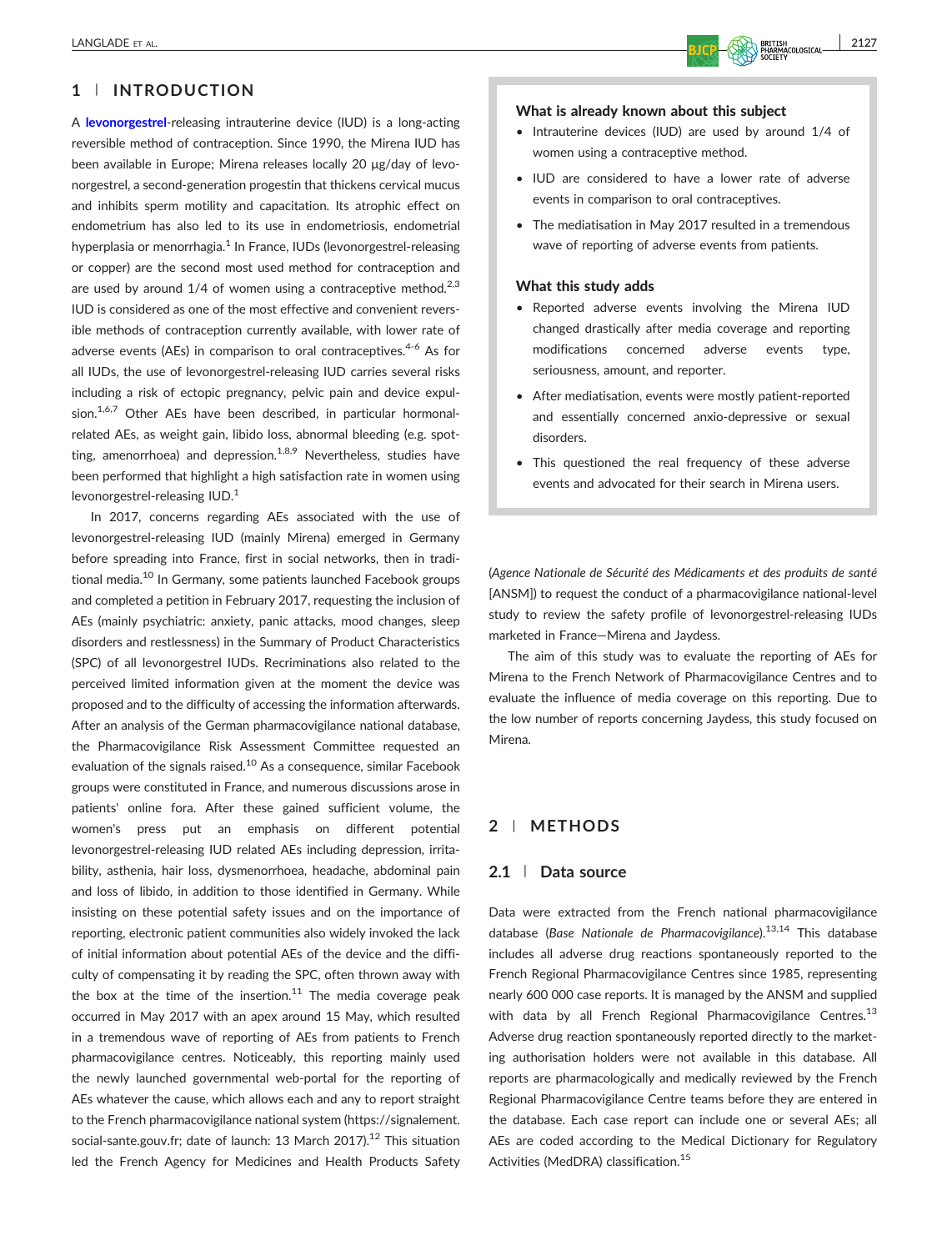

## 2.2 | Data extraction and selection

ANSM provided all case reports involving Mirena recorded in the Base Nationale de Pharmacovigilance from marketing until 4 August 2017 and in which Mirena was considered as suspect or as an interacting drug according to the accountability World Health Organisation criteria. Data available from case reports included: (i) patient data: sex, age; (ii) characteristics of the reported AEs: description of the AEs coded according to the MedDRA classification, seriousness; (iii) drugs involved (Mirena and others): name, role in the AE (suspect, interacting, concomitant). AEs were defined as serious if they resulted in death, life‐threatening condition, hospitalisation or prolongation of hospitalisation, persistent or significant disability/incapacity, congenital anomalies or birth defects, or were judged as other serious medical situation (i.e. resulting in specific medical care or considered to have significantly altered patients quality of life).<sup>16</sup>

## 2.3 | Statistical analysis

A descriptive analysis of the reported cases was performed. Number and proportion were used for qualitative variables, and median and interquartile range (IQR) for continuous variables. Reports were described in terms of type of reporter (health professional vs consumer), time-to-report (delay from date of onset to date of reporting), number of AEs per report, age and sex of the patient, and seriousness. AEs were classified according to MedDRA system organ class, high level term and preferred term (PT). The descriptions were stratified according to the media coverage peak, occurred on 15 May 2017. The first period elapsed from marketing until 14 May 2017; the second ranged from 15 May 2017 until the date data were extracted from the database (i.e. 4 August 2017). All these analyses were performed using SAS statistical software (version 9.4; SAS Institute, Cary, NC, USA).

#### 2.4 | Nomenclature of targets and ligands

Key protein targets and ligands in this article are hyperlinked to corresponding entries in [http://www.guidetopharmacology.org,](http://www.guidetopharmacology.org) the common portal for data from the IUPHAR/BPSGuide to PHARMACOLOGY.<sup>17</sup>

## 3 | RESULTS

## 3.1 | Population characteristics and overall description of case report

Among the 3224 case reports identified for Mirena, 510 (15.8%) were recorded before the media coverage peak and 2714 (84.2%) after this. Most of reported cases were serious: 272 (53.3%) before the media coverage peak and 1789 (65.9%) after the media coverage peak. Median age of patients was similar in the 2 studied periods (37 years, IQR: 32–42 vs 36 years, 31–41).

# 3.2 | Quantitative description of reporting for Mirena, before and after the media peak

Before the media coverage peak, 76.5% of case reports (390/510) were notified by health professionals. This changed drastically after the media peak where 98.6% (2675/2714) of the case reports originated from patients.

Before the peak, serious cases mostly corresponded to AEs that had led to hospitalisation or prolongation of existing hospitalisation (55.2%) whereas, after the peak, they mostly corresponded to AEs considered as clinically relevant by the reporter (93.3%; Table 1).

Within the case reports, the number of AEs (expressed in PT) and the number of system organ classes considerably increased between the 2 periods. Before the media coverage peak, a median of 1 PT

TABLE 1 Characteristics of included case reports before and after the media coverage peak ( $n = 3224$ )

| Characteristics,<br>n(%)               | Before the media<br>coverage peak,<br>$n = 510$ | After the media<br>coverage<br>peak, n = 2714 |  |
|----------------------------------------|-------------------------------------------------|-----------------------------------------------|--|
| Median age, years [IQR]                | 37 [32-42]                                      | 36 [31-41]                                    |  |
| Missing data                           | 32(6.3)                                         | 215 (7.9)                                     |  |
| Sex                                    |                                                 |                                               |  |
| Male                                   | 2(0.4)                                          | 0(0.0)                                        |  |
| Female                                 | 508 (99.6)                                      | 2711 (99.9)                                   |  |
| Missing data                           | (0.0)                                           | 3(0.1)                                        |  |
| Reporter qualification                 |                                                 |                                               |  |
| Health professional <sup>a</sup>       | 390 (76.5)                                      | 38 (1.4)                                      |  |
| Consumer                               | 119 (23.3)                                      | 2675 (98.6)                                   |  |
| Missing data                           | 1(0.2)                                          | 1(0.0)                                        |  |
| <b>Seriousness</b>                     |                                                 |                                               |  |
| Yes                                    | 272 (53.3)                                      | 1789 (65.9)                                   |  |
| <b>No</b>                              | 238 (46.7)                                      | 925 (34.1)                                    |  |
| Seriousness criteria <sup>b</sup>      |                                                 |                                               |  |
| Death                                  | 3(1.1)                                          | 0(0.0)                                        |  |
| Life-threatening                       | 15(5.5)                                         | 4(0.2)                                        |  |
| Caused/prolonged<br>hospitalisation    | 150 (55.2)                                      | 106 (5.9)                                     |  |
| Incapacity                             | 7(2.6)                                          | 26(1.5)                                       |  |
| Other serious medical situation        | 101 (37.3)                                      | 1665 (93.3)                                   |  |
| Number of adverse events               |                                                 |                                               |  |
| Preferred terms, median [range]        | $1[1-17]$                                       | $6[1-37]$                                     |  |
| System organ class, median<br>[range]  | $1 [1 - 12]$                                    | $5 [1 - 17]$                                  |  |
| Median time-to-report,<br>months [IQR] | $5.5$ [1.7-18.6]                                | 21.0 [8.1-45.5]                               |  |
| Missing data                           | 87 (17.1)                                       | 1203 (44.3)                                   |  |

<sup>a</sup>Corresponding to physician, pharmacist and other health professional;

b Patients can have >1 seriousness criterion.

IQR: interquartile range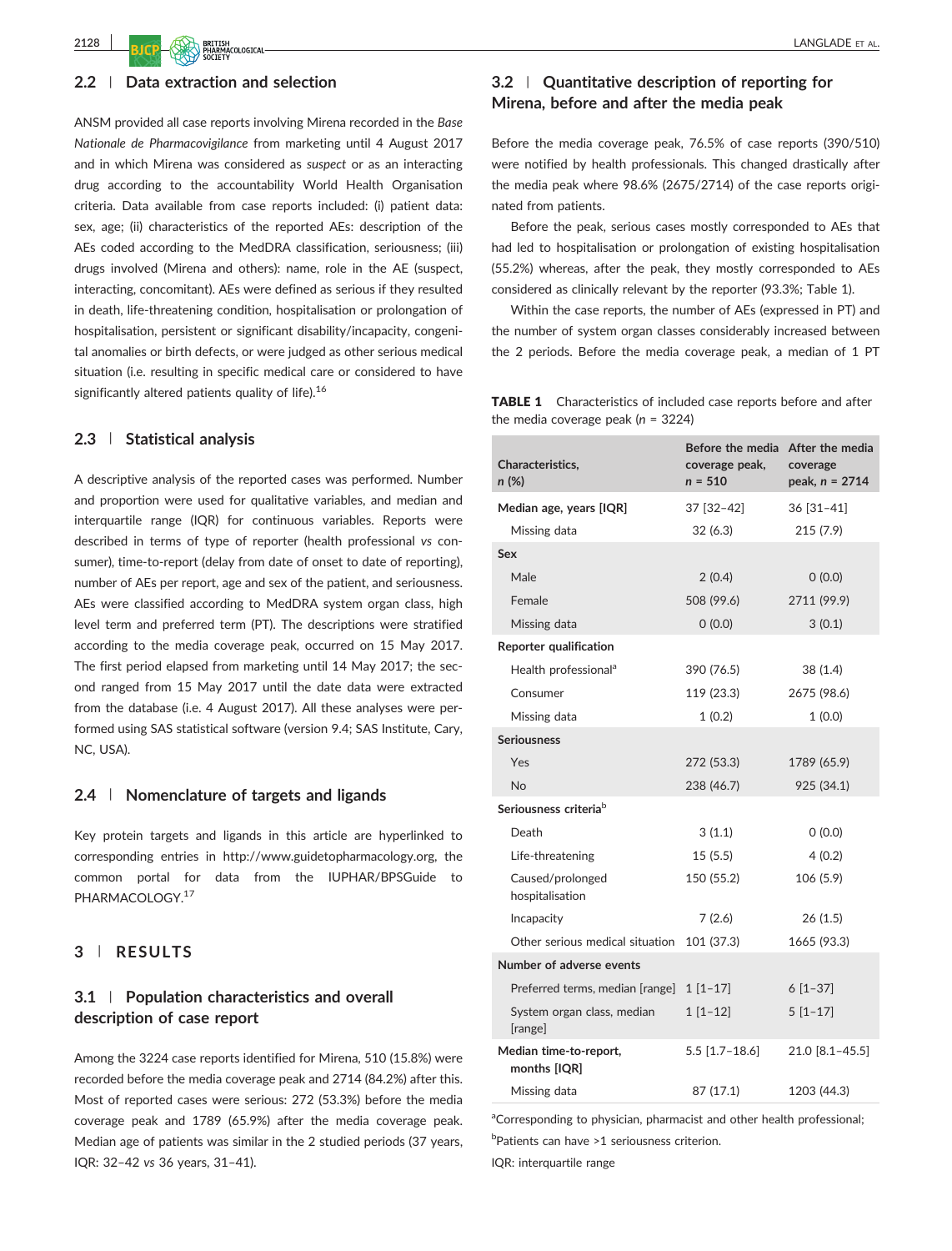

was coded by case report (range: 1–17). It increased to 6 (range: 1–37) after the media coverage peak (Table 1).

Regarding the time‐to‐report, the median time from the onset of AE to the reporting was 5.5 months (IQR: 1.7 vs 18.6) before and 21.0 months (IQR: 8.1 vs 45.5) after the media coverage peak (Table 1).

The launch of government web‐portal did not result in increased reporting, yet the apex of the media coverage corresponded to the apex of declarations, proportionally to the total declarations (Figure 1).

# 3.3 | Qualitative description of reporting for Mirena, before and after the media coverage peak

Before the media coverage peak, the most frequently reported AEs were skin and subcutaneous tissue disorders (29.4%), and especially corresponded to events of acnes (10.4%) and alopecia (9.0%). Other main reported events were psychiatric disorders (20.7%; including depressive disorders [10.6%] and sexual desire troubles [6.9%; mainly relating to libido decrease]), nervous system disorders (20.7%; including headaches [6.9%] and central nervous system haemorrhages and cerebrovascular accidents [3.5%]), general disorders and administration site conditions (19.2%), and reproductive system and breast disorders (12.5%; including breast pain [3.3%] and vaginal discharge [0.6%]); AEs related to genital bleedings were heterogeneous: 1.8% concerned episodes of decreased menstruation and 2.9% concerned increased menstruation. Within the other reported AEs, those related to pregnancy, puerperium and perinatal conditions represented 11.5% of all case reports and 17.6% of serious case reports; they included in particular ectopic pregnancy (4.3% of all reported AEs; Table 2).

After the media coverage peak, most reports mentioned AEs related to sexual desire disorders (47.3%), depressive disorders (38.8%), anxiety (32.1%), and emotional and mood disorders (25.5%).

The modification in reporting was also accompanied by the emerging of reports for new types of AEs, in particular gastrointestinal and abdominal pain (19.1%); musculoskeletal and connective tissue pain and discomfort (22.2%); inner ear signs and symptoms (22.6%); physical examination procedures and organ system status, mainly corresponding to weight increase (42.3%); and asthenic conditions (48.0%; Table 2).

The other frequently reported events appeared similar to those reported before the peak, yet in larger proportions. They involved skin and subcutaneous tissue disorders (51.1%; including acne [13.9%], alopecia [28.5%] and hypertrichosis [13.9%]) and nervous system disorders (53.9%; including headaches [20.3%], memory loss [11.3%] and 5 [0.2%] central nervous system haemorrhages and cerebrovascular accidents).

Finally, pregnancy, puerperium and perinatal conditions accounted for a limited proportion of the reports (1.4%; Table 2).

## 4 | DISCUSSION

The present work provides a new illustration of the effect of media attention on spontaneous reporting with changes concerning the number of reports, the type of the reporter and the type of the reported events. The phenomenon was herein amplified by the echo found in social networks and the recent launch of a governmental web-reporting tool designed for both health professionals and patients. Altogether, this led to a tremendous increase in the number of reports (from 510 reports over 25 years to <2700 reports in 3 months), nature of reports (1–6 AEs per report), and reports origin with a rise of the proportion of patient reports from 23.3 to 98.6%.

If the governmental web‐reporting tool clearly facilitated patients reporting concerning Mirena, no significant increase in the number of reports was observed for other drugs over the period.<sup>18</sup> However,



FIGURE 1 Reports to French network of pharmacovigilance Centres from 1 January 2017 to 4 August 2017.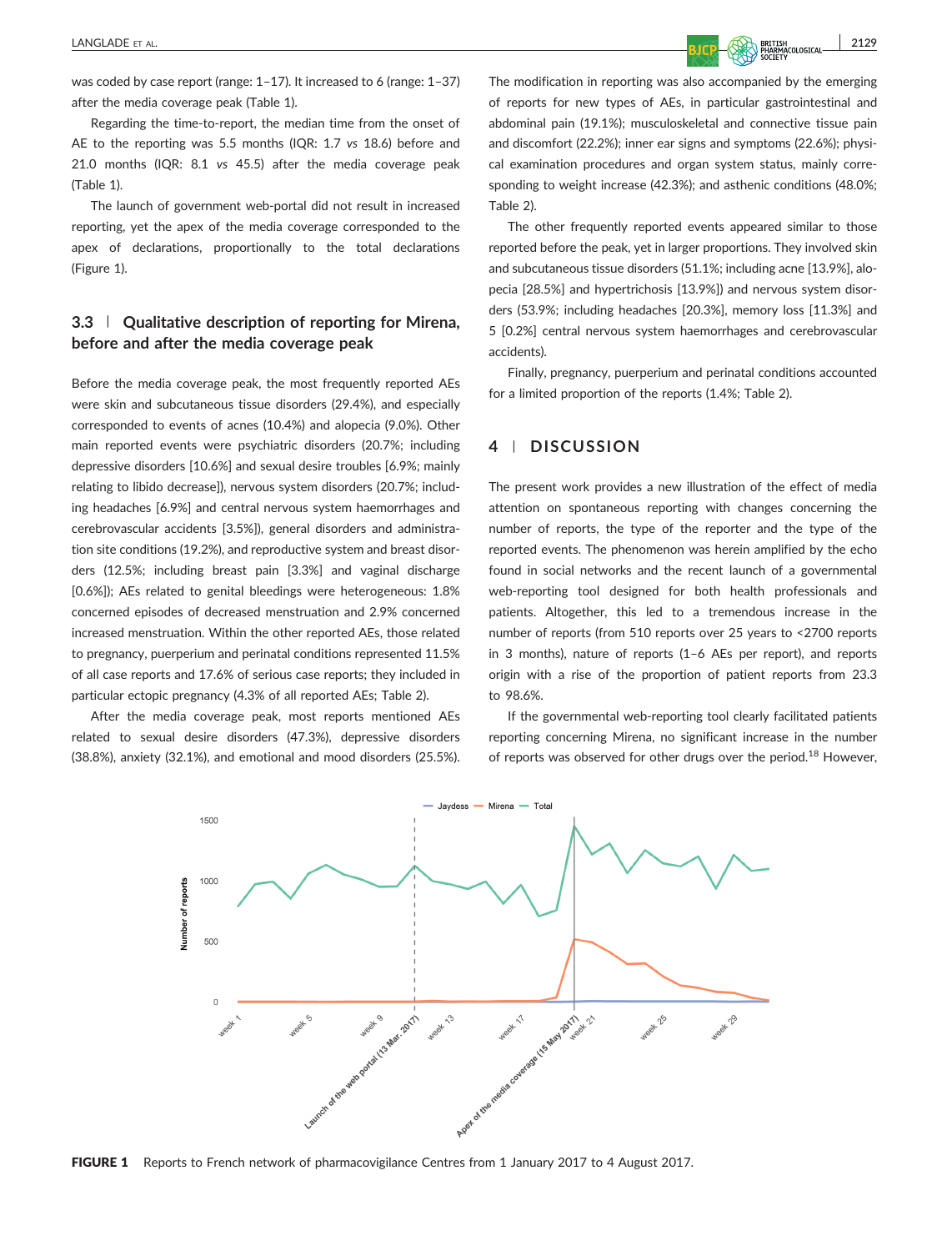2130 **LANGLADE** ET AL.

# TABLE 2 Description of serious adverse drug reactions before and after the media coverage peak (n = 3224)

|                                                                 | Before the media coverage<br>peak, $n = 510$ |           | After the media coverage<br>peak, $n = 2714$                                     |            |
|-----------------------------------------------------------------|----------------------------------------------|-----------|----------------------------------------------------------------------------------|------------|
| Characteristics, n (%)                                          |                                              |           | Not serious $n = 238$ Serious $n = 272$ Not serious $n = 925$ Serious $n = 1789$ |            |
| Cardiac disorders                                               | 6(2.5)                                       | 8(2.9)    | 101 (10.9)                                                                       | 245 (13.7) |
| Rate and rhythm disorders NEC                                   | 4(1.7)                                       | 6(2.2)    | 76 (8.2)                                                                         | 151 (8.4)  |
| Cardiac signs and symptoms NEC                                  | 1(0.4)                                       | 1(0.4)    | 24 (2.6)                                                                         | 86 (4.8)   |
| Ear and labyrinth disorders                                     | 9(3.8)                                       | 7(2.6)    | 200 (21.6)                                                                       | 425 (23.8) |
| Inner ear signs and symptoms                                    | 9(3.8)                                       | 7(2.6)    | 198 (21.4)                                                                       | 417 (23.3) |
| Skin and subcutaneous tissues disorders                         | 105 (44.1)                                   | 45 (16.5) | 487 (52.6)                                                                       | 900 (50.3) |
| Acne                                                            | 42 (17.6)                                    | 11 (4.0)  | 126 (13.6)                                                                       | 251 (14.0) |
| Alopecia                                                        | 35 (14.7)                                    | 11 (4.0)  | 279 (30.2)                                                                       | 495 (27.7) |
| Hypertrichosis                                                  | 15(6.3)                                      | 3(1.1)    | 138 (14.9)                                                                       | 239 (13.4) |
| Pruritus NEC                                                    | 7(2.9)                                       | 2(0.7)    | 21(2.3)                                                                          | 45(2.5)    |
| Urticaria                                                       | 8(3.4)                                       | 6(2.2)    | 8(0.9)                                                                           | 18 (1.0)   |
| Reproductive system and breast disorders                        | 42 (17.6)                                    | 22(8.1)   | 404 (43.7)                                                                       | 794 (44.4) |
| Ovarian and fallopian tube cysts and neoplasms                  | 5(2.1)                                       | 4(1.5)    | 53 (5.7)                                                                         | 158 (8.8)  |
| Menstruation and uterine bleeding NEC                           | 5(2.1)                                       | 1(0.4)    | 40 (4.3)                                                                         | 71 (4.0)   |
| Menstruation with decreased bleeding                            | 4(1.7)                                       | 1(0.4)    | 20(2.2)                                                                          | 32(1.8)    |
| Menstruation with increased bleeding                            | 4(1.7)                                       | 2(0.7)    | 28 (3.0)                                                                         | 51 (2.9)   |
| Reproductive tract signs and symptoms NEC                       | 4(1.7)                                       | 6(2.2)    | 45 (4.9)                                                                         | 100 (5.6)  |
| Breast signs and symptoms                                       | 15(6.3)                                      | 4(1.5)    | 185 (20.0)                                                                       | 331 (18.5) |
| Vulvovaginal signs and symptoms                                 | 5(2.1)                                       | 2(0.7)    | 79 (8.5)                                                                         | 165 (9.2)  |
| Nervous system disorders                                        | 49 (20.6)                                    | 57 (21.0) | 507 (54.8)                                                                       | 957 (53.5) |
| <b>Headaches NEC</b>                                            | 20 (8.4)                                     | 15(5.5)   | 198 (21.4)                                                                       | 354 (19.8) |
| Migraine headaches                                              | 19 (8.0)                                     | 7(2.6)    | 201 (21.7)                                                                       | 404 (22.6) |
| Central nervous system haemorrhage and cerebrovascular accident | 0(0.0)                                       | 18 (6.6)  | 1(0.1)                                                                           | 4(0.2)     |
| Paresthesia and dysesthesia                                     | 5(2.1)                                       | 3(1.1)    | 90 (9.7)                                                                         | 191 (10.7) |
| Memory loss (excluding dementia)                                | 2(0.8)                                       | 6(2.2)    | 91 (9.8)                                                                         | 215 (12.0) |
| Neurological signs and symptoms NEC                             | 3(1.3)                                       | 3(1.1)    | 19(2.1)                                                                          | 49 (2.7)   |
| <b>Gastrointestinal disorders</b>                               | 30 (12.6)                                    | 16 (5.9)  | 335 (36.2)                                                                       | 648 (36.2) |
| Gastrointestinal and abdominal pain                             | 9(3.8)                                       | 9(3.3)    | 196 (21.2)                                                                       | 323 (18.1) |
| Flatulence, bloating and distension                             | 8(3.4)                                       | 2(0.7)    | 112 (12.1)                                                                       | 221 (12.4) |
| Nausea and vomiting symptoms                                    | 8(3.4)                                       | 2(0.7)    | 65 (7.0)                                                                         | 150 (8.4)  |
| Pregnancy, puerperium and perinatal conditions                  | 11 (4.6)                                     | 48 (17.6) | 9(1.0)                                                                           | 28 (1.6)   |
| Spontaneous abortion                                            | 0(0.0)                                       | 5(1.8)    | 0(0.0)                                                                           | 4(0.2)     |
| Maternal complications of pregnancy NEC                         | 0(0.0)                                       | 22(8.1)   | 0(0.0)                                                                           | 13(0.7)    |
| Unintended pregnancy                                            | 3(1.3)                                       | 11(4.0)   | 0(0.0)                                                                           | 1(0.1)     |
| Musculoskeletal and connective tissue disorders                 | 29 (12.2)                                    | 17(6.3)   | 312 (33.7)                                                                       | 686 (38.3) |
| Muscle pain                                                     | 6(2.5)                                       | 4(1.5)    | 58 (6.3)                                                                         | 128 (7.2)  |
| Musculoskeletal and connective tissue pain and discomfort       | 17(7.1)                                      | 6(2.2)    | 193 (20.9)                                                                       | 410 (22.9) |
| Joint-related signs and symptoms                                | 6(2.5)                                       | 8(2.9)    | 98 (10.6)                                                                        | 189 (10.6) |
| Eye disorders                                                   | 9(3.8)                                       | 9(3.3)    | 134 (14.5)                                                                       | 254 (14.2) |
| Partial vision loss                                             | 0(0.0)                                       | 1(0.4)    | 16(1.7)                                                                          | 39(2.2)    |
| Visual disorders NEC                                            | 5(2.1)                                       | 5(1.8)    | 97 (10.5)                                                                        | 180 (10.1) |

(Continues)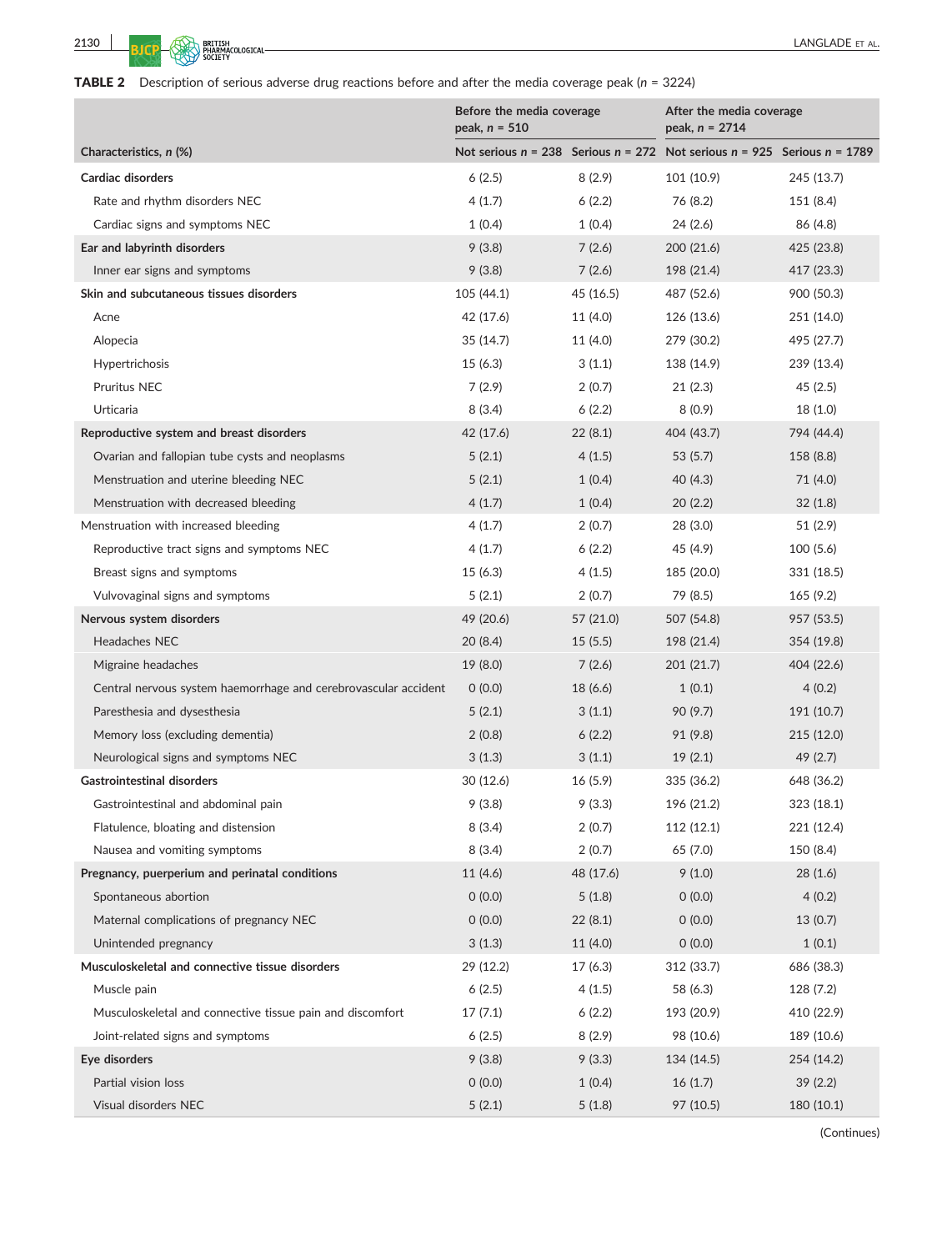#### TABLE 2 (Continued)



|                                                         | Before the media coverage<br>peak, $n = 510$ |           | After the media coverage<br>peak, $n = 2714$ |             |
|---------------------------------------------------------|----------------------------------------------|-----------|----------------------------------------------|-------------|
| Characteristics, n (%)                                  | Not serious $n = 238$ Serious $n = 272$      |           | Not serious $n = 925$ Serious $n = 1789$     |             |
| Psychiatric disorders                                   | 54 (22.7)                                    | 52(19.1)  | 745 (80.5)                                   | 1569 (87.7) |
| Emotional and mood disturbance NEC                      | 16(6.7)                                      | 10(3.7)   | 226 (24.4)                                   | 466 (26.0)  |
| Anxiety symptoms                                        | 15(6.3)                                      | 17(6.3)   | 247 (26.7)                                   | 623 (34.8)  |
| Depressive disorders                                    | 22(9.2)                                      | 32(11.8)  | 273 (29.5)                                   | 779 (43.5)  |
| Sexual desire disorders                                 | 20(8.4)                                      | 15(5.5)   | 419 (45.3)                                   | 866 (48.4)  |
| Investigations                                          | 38 (16.0)                                    | 24(8.8)   | 378 (40.9)                                   | 782 (43.7)  |
| Physical examination procedures and organ system status | 34(14.3)                                     | 20(7.4)   | 373 (40.3)                                   | 774 (43.3)  |
| Liver function analysis                                 | 3(1.3)                                       | 0(0.0)    | 0(0.0)                                       | 0(0.0)      |
| Injury, poisoning and procedural complications          | 1(0.4)                                       | 48 (17.6) | 3(0.3)                                       | 25(1.4)     |
| Reproductive tract and breast procedural complications  | 0(0.0)                                       | 46 (16.9) | 0(0.0)                                       | 10(0.6)     |
| General disorders and administration site conditions    | 45 (18.9)                                    | 55 (20.2) | 489 (52.9)                                   | 967 (54.1)  |
| Complications associated with device NEC                | 1(0.4)                                       | 6(2.2)    | 1(0.1)                                       | 4(0.2)      |
| Pain and discomfort NEC                                 | 2(0.8)                                       | 4(1.5)    | 36(3.9)                                      | 124(6.9)    |
| Asthenic conditions                                     | 20(8.4)                                      | 20(7.4)   | 438 (47.4)                                   | 866 (48.4)  |
| Oedema NEC                                              | 6(2.5)                                       | 2(0.7)    | 13(1.4)                                      | 19(1.1)     |
| Therapeutic and nontherapeutic responses                | 8(3.4)                                       | 19(7.0)   | 0(0.0)                                       | 0(0.0)      |
| General signs and symptoms NEC                          | 9(3.8)                                       | 5(1.8)    | 25(2.7)                                      | 34(1.9)     |

NEC: not elsewhere classified

July and August 2017 also corresponded to the Levothyrox scandal in France, with a significant increase in reports (around 17 000 cases), via the government web-portal and also by mail (e-mail and post).<sup>19</sup> Furthermore, the nature of reported AEs differed importantly between the 2 periods, patient reports including in most cases the mention of either anxio-depressive or sexual disorders. The reporting performed by patients after the peak also largely involved AEs, which were previously little reported by health professionals such as pain (gastrointestinal or musculoskeletal), alopecia or headache. Almost all these events are described in the SPC. Moreover, the anxio‐depressive safety signal was found in a population-based cohort study of the safety of the Mirena levonorgestrel IUD compared to copper IUDs and with another recent observational study.20,21

The media coverage peak highlighted and broadcasted information about AEs of Mirena, informing the users that their symptoms could be related to potential AEs of their levonorgestrel‐releasing IUD they were unaware of. Indeed, many consumers reported long-standing symptoms, such as depression, weight gain, abdominal pain or breast tenderness, which they had not attributed previously to their levonorgestrel‐releasing IUD. Among reported AEs, potential hormonal‐related AEs as headache, dysmenorrhoea, depression, breast tenderness or weight gain were frequent. These AEs were consistent with those highlighted in the media, particularly dysmenorrhoea, headache, abdominal pain or mood disorders. These AEs have been described in randomised clinical trials comparing levonorgestrel‐releasing IUD to copper IUD: patients with

levonorgestrel‐releasing IUD reported significantly more depression, acne, headache, weight change and breast tenderness in comparison to patients with copper  $IUD.^{9,22}$  Conversely, device-related AEs as abdominal pain were not more frequent in levonorgestrel‐releasing IUD users in comparison to copper IUD users.<sup>9</sup> Overall, most of the reported AEs were known since first clinical trials conducted at the end of 1980s. The media coverage peak thus resulted in a marked notoriety bias, defined as an alteration in the balance of reporting between reactions due to an alert and resulting in the spurious perception of a drug-AEs association.<sup>23</sup> The important increase in time‐to‐report, from 5.5 months before to 21.0 months after the media coverage confirmed the notoriety bias suggesting that the mediatisation led to reporting of events previously neglected (or at least not reported). It is also likely that the campaign for reporting supported on social network was accompanied by an information leading to a better knowledge of pre‐existing reporting tools (patients could, before the web‐portal, contact the Regional Pharmacovigilance Centres by phone, email, fax or post). Usually, the notoriety bias follows alerts from health agencies, with the objective of limiting the exposure of patients at risk of AEs and thus reducing the risk of a given AE occurring. In the present case, the alert was launched on social media and accompanied by several testimonies, leading to a wave of comments and mistrust towards the medical community. To encourage the medical community to take this alert into account, a wave of reporting was encouraged by patient groups.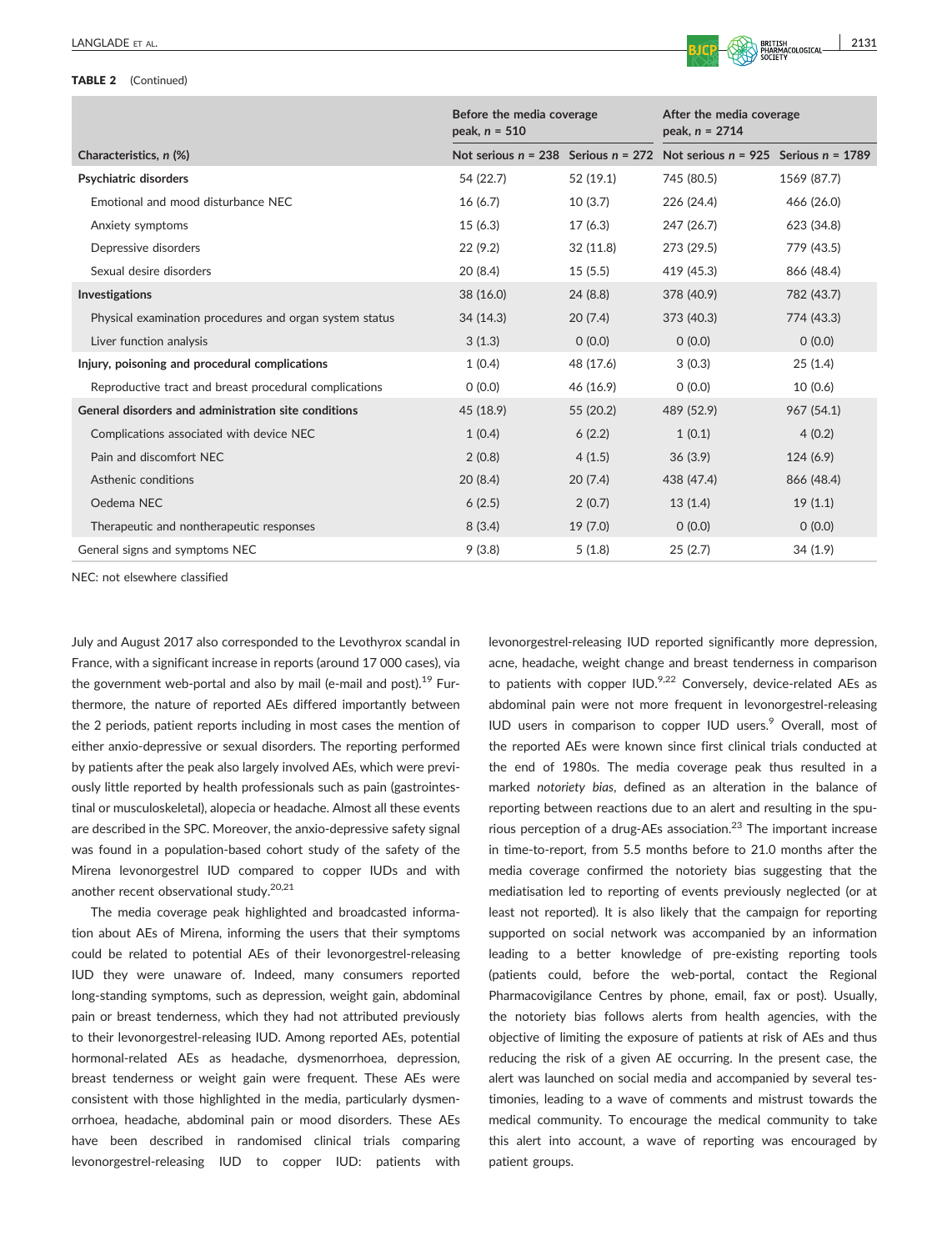2132 | DICHA BRITISH CONTROLLED ET AL. **AND BRITISH** 

Despite this, a major concern of consumers was the absence of information about AEs at the time of IUD insertion, particularly hormonal-related AEs.<sup>11</sup> This lack of information or at least, of efficient information, has been highlighted for other types of care. $24,25$ In the situation herein investigated, it might have played an important role in the massive patient‐reporting that followed the media coverage peak. More than 90% of reports were declared to involve Other serious (medical important events), essentially owing to the reporter's appraisal of the AEs consequences on patients' family, work or social life. Impact of social media on reporting trends has been highlighted in several studies, relating in particular that AEs reported by patients provided more insight into impact of AEs in daily life.<sup>26-28</sup> However, few studies involved active patients' groups. The most important to date could potentially concern that raised for Levothyrox in France, which was accompanied by a reporting wave of such importance that it modified the results of World Health Organisation analytics.<sup>19</sup>

Several studies estimating the safety of levonorgestrel‐releasing IUD concluded that patient education regarding potential AEs was essential.<sup>1,8,29</sup> This was illustrated for gynaecological bleedings, which constitute frequent concerns for women using levonorgestrel‐ releasing IUD, with either decreased bleeding, amenorrhoea or conversely increased bleeding being the first reason for discontinuing using such devices.<sup>8</sup> Regarding this, Backman et al. demonstrated that women who received information about the possibility of amenorrhoea were more satisfied than the less informed women.<sup>29</sup>

Aside from this and the lessons to be taken from this reporting event and its origins, this study allowed performing an update of Mirena safety assessment owing to pharmacovigilance data. The main signals arising from this were that of frequencies could potentially be much higher than expected for some known or suspected AEs of Mirena such as of anxio‐depressive disorders, sexual disorders, alopecia or headache. Two main limitations need to be mentioned regarding the results for these events. First the corresponding reports mostly originated from patients and AEs were not medically confirmed; some of the cases can thus not fully correspond to the event reported. Overall patient reports presented with a higher amount of missing data for comorbidities, concomitant medications, and time to report. Only the latter was used in this study, with around 17% of missing data for healthcare professional reported events and around 44% for patient reported events. As these patient‐reported cases concerned older AEs, it might be that the time to report estimated for patient cases was underestimated. Second, as pharmacovigilance data can only provide incidences of reporting and not incidences of occurrence for events, such signals should be investigated in complementary pharmacoepidemiology studies. Moreover, the analyses did not consider reports made to the marketing authorisation holders.

Further data are needed for other serious but much rarer events for which the medical investigation as informed in reports was often limited or mentioned the presence of other well‐known risk factors. These included especially cerebrovascular accidents and vision loss, which had moreover not been specifically spotted in the media.

## 5 | CONCLUSION

The present study highlighted the importance of mediatisation impact on spontaneous reporting, especially when patient‐reporting is facilitated by specifically designed tools. For the situation of the Mirena IUD, this led to generate signals regarding the magnitude of the frequency of anxio‐depressive or sexual disorders for instance. As patients become progressively a primary source of reporting, valuable and complementary to that of professionals, these results are also a plea for the developing of an education programme on reporting, especially for the data necessary for the evaluation of a case, such as the onset date of the AE. Initiatives in this domain already exist for patients receiving specific care. We believe more global initiatives should be envisioned, that would be available to the general population.

### ACKNOWLEDGEMENTS

The authors acknowledge the 31 centres of the French pharmacovigilance network as well as the ANSM.

This research did not receive any specific grant from funding agencies in the public, commercial, or not‐for‐profit sectors.

## COMPETING INTERESTS

The study was conducted in the context of a national pharmacovigilance follow-up for which the Centre de Pharmacovigilance de Bordeaux was appointed by the ANSM. The ANSM had no role in the design and conduct of the study; collection, management, analysis and interpretation of the data; preparation, review or approval of the manuscript; and the decision to submit the manuscript for publication. This publication represents the views of the authors and does not necessarily represent the opinion of the ANSM.

C.L., Am.G., P.B.‐L., Au.G, M.‐C.P.‐P., J.B., G.M., and A.P. have no competing interests to declare.

A.P. is the coordinator of the French DRUGS‐SAFE (DRUGS Systematized Assessment in real‐liFe Environment) national platform of pharmacoepidemiology. This national platform is granted by the ANSM. This work is not part of the DRUGS‐SAFE research programme [\(www.drugssafe.fr](http://www.drugssafe.fr)).

#### CONTRIBUTORS

C.L., Am.G., G.M‐S. and A.P. conceived the study. C.L., A.G., Au.G., M‐C.P–P, J.B., G.M‐S. and A.P. were involved in data collection. C.L., Am.G., G.M‐S. and A.P. analysed and interpreted the data. All authors contributed to the preparation of the manuscript and approved the final manuscript for submission.

#### DATA AVAILABILITY STATEMENT

The data that support the findings of this study are available from the ANSM. Restrictions apply to the availability of these data, which were used under license for this study. Data are available from the authors with the permission of the ANSM.